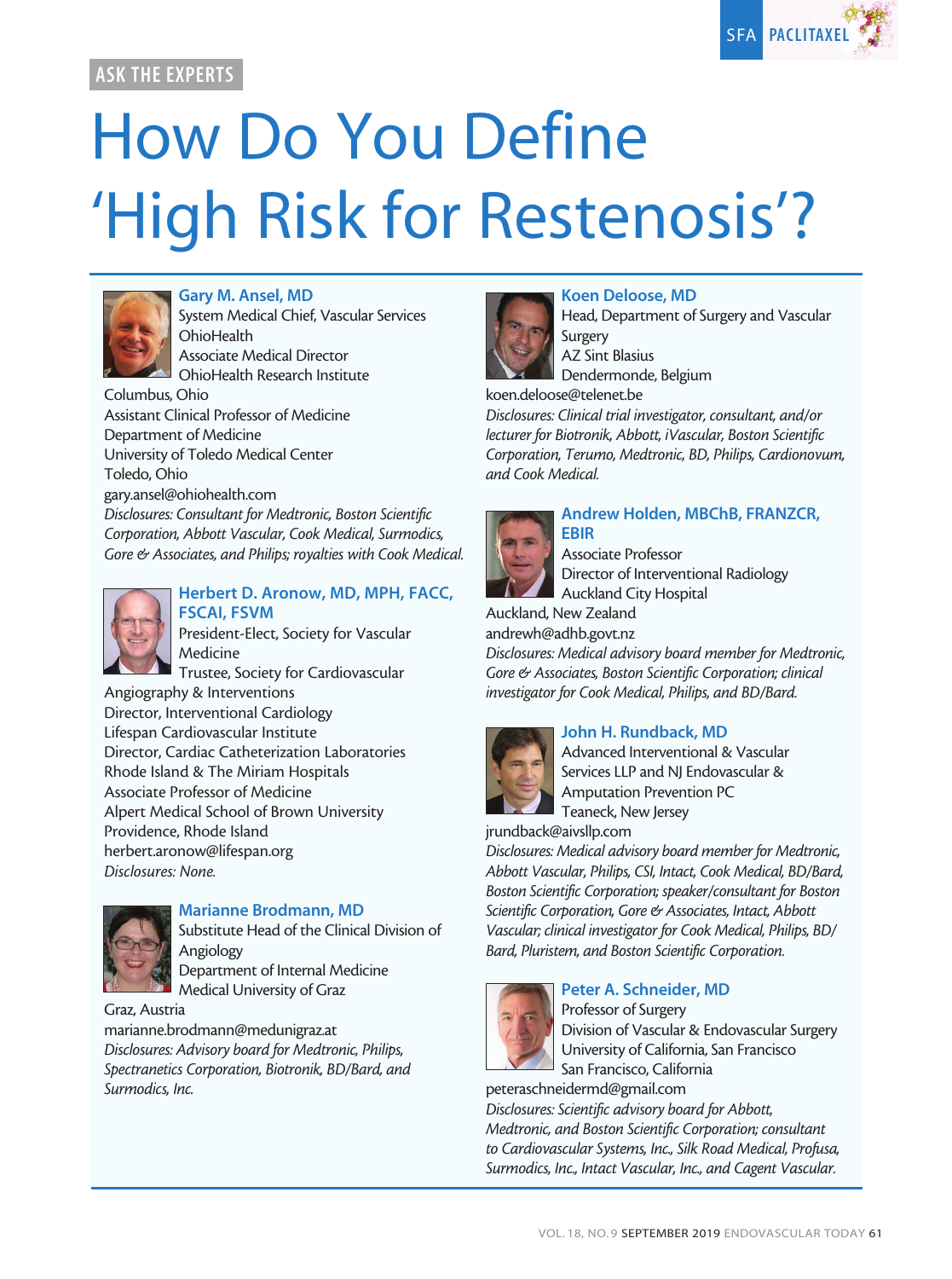

The FDA's most recent communication on paclitaxel device use for peripheral artery disease (PAD) recommends, "For individual patients judged to be at particularly high risk for restenosis and repeat femoropopliteal interventions, clinicians may determine that the benefits of using a paclitaxel-coated device outweigh the risk of late mortality." However, the criteria for high-risk determinations are not specified. In your experience, what high-risk anatomic features would potentially be best treated with paclitaxel-delivering balloons and stents in the superficial femoral artery (SFA)? Is there evidence to support this?



Prof. Holden: For many years, we've known that more complex femoropopliteal disease is not only associated with a higher incidence of suboptimal acute results when treated by plain balloon angioplasty (PTA) but also a higher risk of restenosis. Complex disease includes longer lesion length, a greater component of chronic total occlusion (CTO), moderate-to-severe calcification, and restenosis (after previous angioplasty or within a stent). One striking finding from "real-world" registries is that these complex lesions do surprisingly well in terms of short- and midterm patency with drug-eluting technologies. Given this background, it is reasonable to treat complex femoropopliteal disease with paclitaxel-delivering technologies.

The challenge is that we have no clear, evidence-based definitions of what lesion length, occlusive component, or calcification severity constitutes a complex lesion. For example, is a 10-cm CTO with moderate calcification complex or not?

Dr. Rundback: The current regulatory recommendation regarding high-risk characteristics for which paclitaxel-coated balloons and stents would provide a favorable risk strategy is clearly subject to personal interpretation. Restenotic lesions represent an anatomic cohort for which these devices would be expected to provide substantially more durable results, mitigating the inherent risk of recurrent interventions for these patients.

The DEBATE-SFA trial supports this strategy for in-stent restenosis (ISR) and suggests that paclitaxel delivery as a secondary intervention may provide similar mid- and long-term results as primary drug-coated balloon (DCB) or drug-eluting stent (DES) use. Another anatomic scenario favoring paclitaxel devices is in patients with markedly impaired infrapopliteal runoff; although there have been no data sets evaluating this, a poor runoff score has repeatedly been associated with endovascular failure, and the improved patency with paclitaxel delivery can be clinically important. We also use DES for ostial SFA lesions with longer flow-limiting

dissections after optimized angioplasty due to strong patency data and the ability for precise positioning.

Although I agree with Prof. Holden that DCBs and DESs provide much better patency than PTA or baremetal stents in CTOs, moderately calcified lesions, and long stenoses, there are also reasonable alternative therapies that we use first, including biomimetic stents, vessel preparation with optimized angioplasty and dissection repair, and stent grafts.

Prof. Brodmann: Such anatomic scenarios include CTOs, long lesions, calcified lesions, restenotic lesions (including ISR), impaired outflow, large disease "deployment" (meaning atherosclerotic disease from the iliac to the below-the-knee arteries), and small vessel diameter. It is important to note that the proof of concept for paclitaxel-coated devices in femoropopliteal lesions has been achieved in lesions with a maximum lesion length up to 18 cm if stenotic and 10 cm if CTOs. Also, restenotic lesions, ISR, and calcium were exclusion criteria. In the more demanding real-world patient cohorts seen in various registries, this was completely different. In these really complex patients with regard to lesion morphology as well as patient characteristics, DCBs have achieved outstanding results in the range of randomized controlled trial (RCT) data.

Noncomplex lesions in the femoropopliteal region are nice as a discussion topic at the podium but not as relevant in the real world. In real-world conditions, I would classify noncomplex lesions under the term "rare disease."

Dr. Schneider: We can identify patients at high risk due to anatomic features based on numerous studies of a variety of technologies in both investigational device exemption trials and observational studies. These include recurrence after PTA or atherectomy, ISR (especially if presenting as in-stent occlusion), bypass graft stenosis, severe calcification, and long lesions (TASC C/D or D+). Locations where stents are undesirable should also be considered. This may include the popliteal artery or an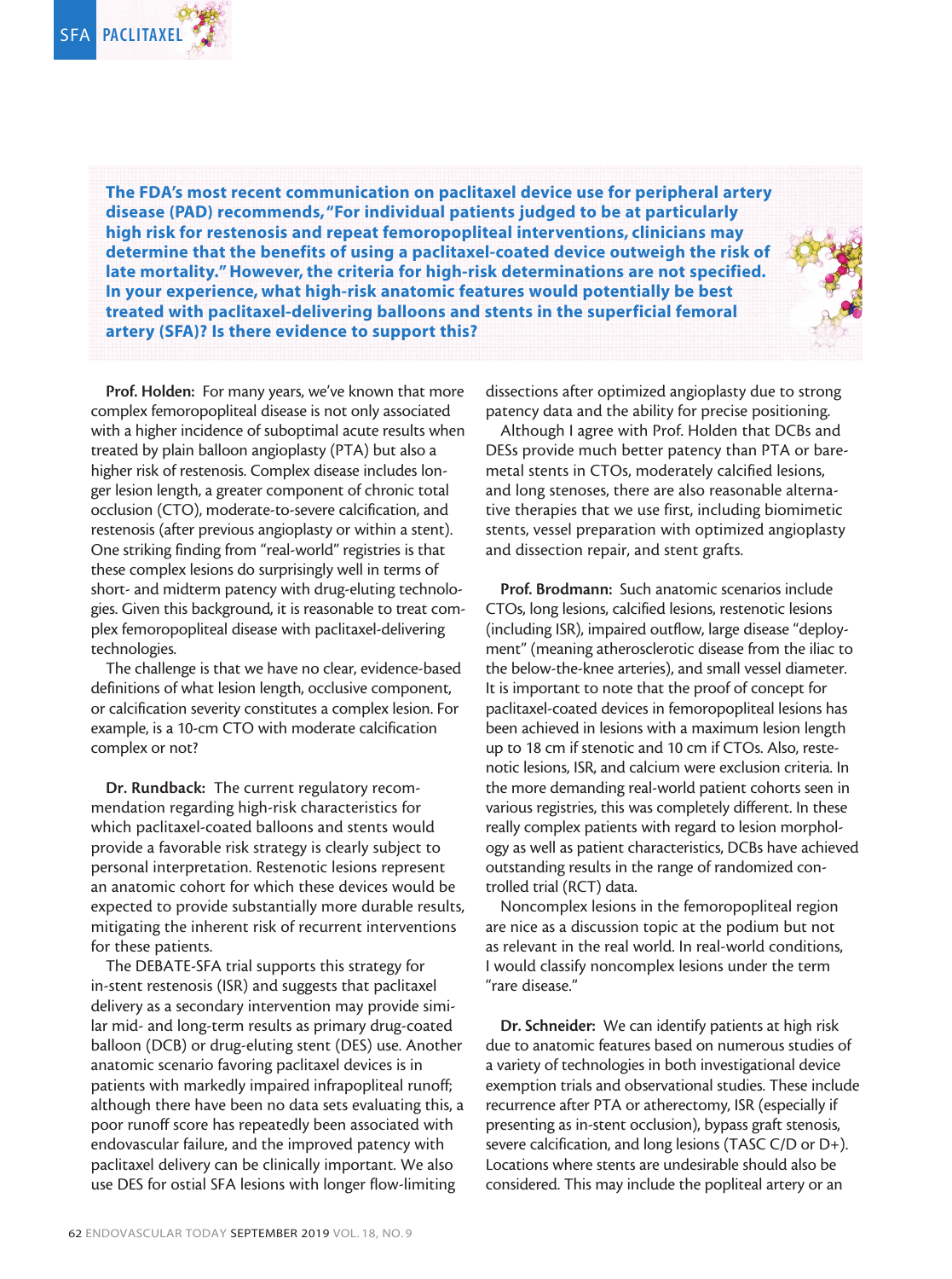SFA origin lesion where stenting is not desirable. Among patients with multilevel occlusive disease requiring treatment, I would consider using paclitaxel for inflow disease of the SFA disease prior to distal endovascular reconstruction or distal bypass.

Dr. Aronow: Anatomic features such as heavy calcification, longer lesions, smaller-diameter vessels, CTOs, poor below-the-knee runoff, and ISR all increase subsequent restenosis risk. These associations have been confirmed in numerous large case series, registry studies, and clinical trials.

Dr. Ansel: Randomized trials have demonstrated a very significant decrease in need for short- and longterm repeat procedures for all lesion lengths > 4 cm in claudicants. However, there is not much trial data for CLI patients, though registry data are available for more complex disease based on anatomy. We would typically classify long lesions, small-diameter vessels, restenosis, and territories unfriendly for stents to be indicated for drug-eluting technologies, as these are associated with much higher need for repeat procedures. Calcification is still a murky area. However, the definition could also be expanded to vessels with significant postpredilation dissection, as there are also data that demonstrate a higher need for repeat procedures.

Dr. Deloose: It is important to note that the recent paclitaxel meta-analysis focused on the ideal circumstances observed in RCTs. When we look at the 2-year data, we notice a mean lesion length of 9.6 cm and 35.9% of patients having CTOs. And, in the three RCTs comprising the 4- and 5-year endpoint with the mortality signal, we see even more "ideal" lesions: a mean lesion length of 7.6 cm and 25% CTOs. In the IN.PACT (Medtronic), Lutonix (BD), and ILLUMENATE (Philips) global registries, the Ranger (Boston Scientific Corporation) data, and the Zilver PTX long-lesion SFA registry (Cook Medical), Zilver PTX Japan postmarket study, and the long lesion subanalysis from IMPERIAL (Boston Scientific Corporation), no safety signal has yet been observed. These real-world complex populations also showed substantial benefit from being treated with drug-eluting technologies.

As my daily vascular service mainly treats these realworld lesions, I feel there is no current concern for me to continue with drug-eluting technologies, based on the FDA's recommendations in its third letter. The pathology we encounter on a daily basis is typically at high risk for restenosis and reintervention. For the "exceptional" short, moderate-graded stenosis, I'm willing to use other non–drug-eluting technologies such as interwoven stents, low chronic outward force stents, dissection repair devices such as the Tack (Intact Vascular), and local atherectomies.

## Are there high-risk clinical circumstances for which DCBs or DESs represent a particularly favorable therapy?



Dr. Schneider: Patients at higher risk of death or limb loss are dramatically less likely to be affected by any potential mortality signal and may have a substantial amount to gain by achieving limb salvage and avoiding reinterventions. Critical limb ischemia (CLI; including rest pain), chronic renal failure, patients with multiple recurrences, and uncontrolled diabetes are all at high risk for recurrence due to clinical circumstances. Patients with extensive medical comorbid conditions whose life expectancies may be limited but who also require lower extremity revascularization and are not candidates for open surgery should also be considered for a drug-delivering therapy.

Dr. Rundback: There are clearly patient groups in whom we favor drug delivery technologies based on clinical characteristics. This includes patients with CLI (Rutherford class 4–6), in whom the short-term risk of death after major amputation as a result of recurrent arterial reocclusion well exceeds any reported mortality hazard of paclitaxel. Similarly, I believe elderly patients and those with substantial cardiovascular risk factors and anticipated high 5-year death rates should be treated with paclitaxel DCB or DES to avoid the need for dangerous reintervention. This includes diabetic patients with poor glycemic control, patients with advanced coronary artery disease, ischemic cardiomyopathy, prior cerebrovascular event, severe chronic obstructive pulmonary disease, and malignancies, to name a few. Finally, in patients who cannot be treated with or are intolerant to antiplatelet or statin therapy, both of which have been shown to enhance patency after vascular intervention, we prefer paclitaxel-delivery devices to provide a different mechanism of improved lesion durability.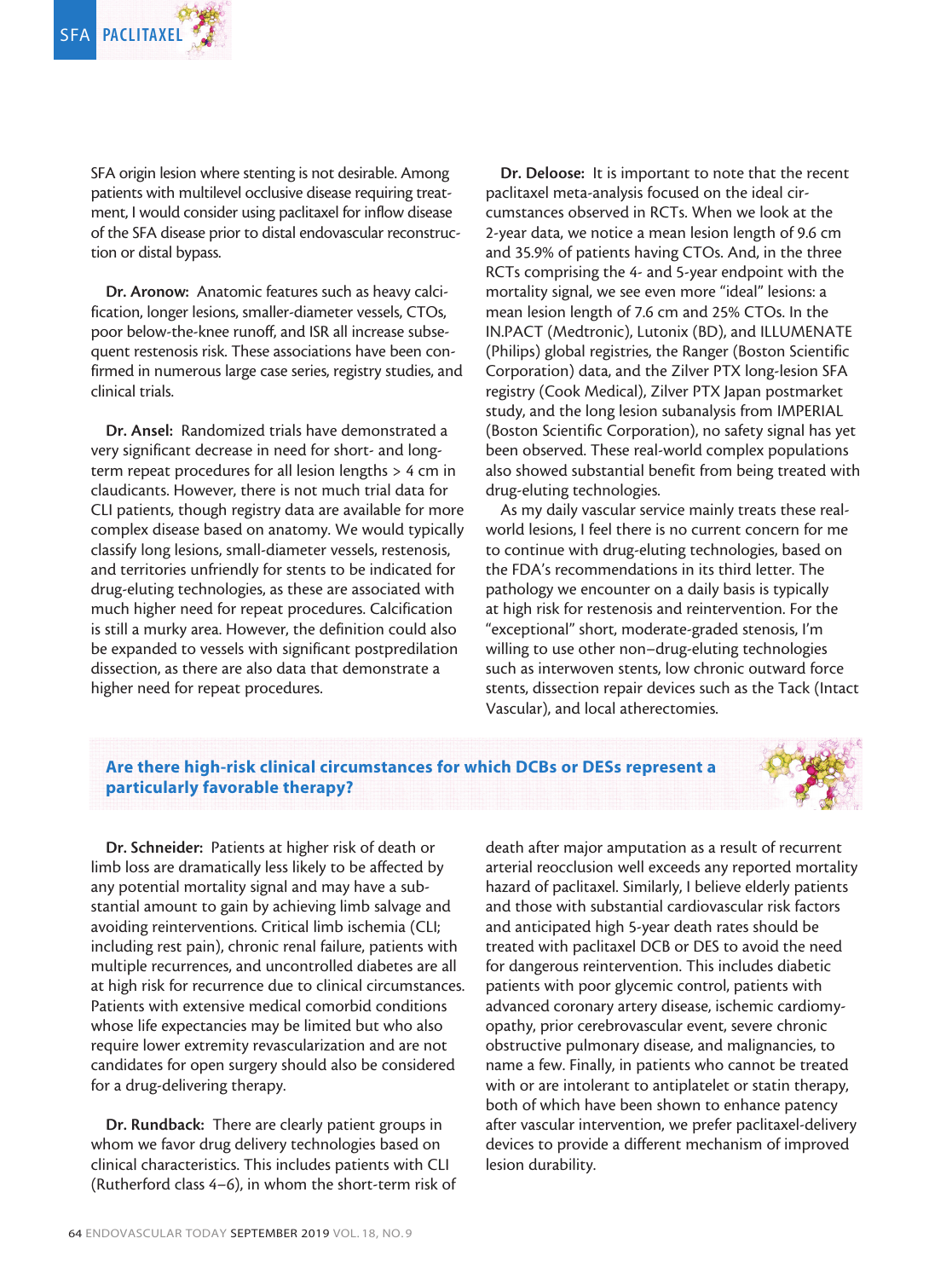

Prof. Brodmann: Yes, indeed there are clearly patient cohorts in which we should favor drug delivery based on clinical characteristics, including patients with a high number of comorbidities, renal insufficiency, obesity, CLI, and a high number of cardiovascular risk factors, especially if we see that they are poorly controlled. We should also favor the patients who are challenging with regard to returning to the cath lab. We also forget female patients, who have done very well with DCBs.

Dr. Aronow: Demographic and clinical characteristics associated with higher restenosis risk include female sex, diabetes, chronic kidney disease, and CLI. Patients with multiple clinical or anatomic characteristics are at even greater risk and are likely to derive the most benefit from paclitaxel-containing technology.

Dr. Deloose: Following the third letter issued by the FDA, we need to continue to treat people who are at high risk for restenosis and repeat intervention with drug-eluting technologies. Everybody knows the populations that we don't want to have to retreat: obesity, cardiopulmonary comorbidities, chronic kidney disease (from stage 3B on), poorly controlled diabetes, vascular access difficulties, and female patients with smallerdiameter vessels. If we can decrease the reintervention rate at 5 years with 25% to 50% in these categories by using drug-eluting therapies (as seen in the freedom from target lesion restenosis results in the IN.PACT SFA and Zilver PTX trials), I'm in.

Dr. Ansel: Unfortunately, the randomized data sets were not powered to provide us with definitive information regarding clinical subgroups. To date, the only group that may not see as beneficial of an effect is female patients. Again though, the data were not powered to look specifically at this group, and there are mixed results. The calcification issue is murky due to various definitions in the different trials. However, there is a general consensus that DCBs may not be as effective in severe calcification as DESs seem to be. Thus, drug-based therapy offers decreased and delayed need for repeat procedure benefit for most groups to date.

Prof. Holden: As we previously discussed, more complex femoropopliteal disease is associated with higher rates of restenosis and clearly benefits from paclitaxelbased balloon and stent technology in terms of patency and freedom from reintervention. However, the patency advantage that these devices offer over nondrug technologies (20%–30% over 3–5 years) is present for all femoropopliteal lesions, including relatively simple disease.

It is important to remember that reintervention is not benign, placing patients at risk of additional vascular access, procedural, contrast, and radiation-related complications. This is why I discuss the risks and benefits of DCBs and DESs with all patients undergoing femoropopliteal intervention, including simple lesions. One particular treatment concern I have is the performance of atherectomy without an antirestenotic therapy. We learned more than 20 years ago that restenosis is profound after atherectomy. Although atherectomy device technology has improved since then, their combination with paclitaxel-based devices has largely contributed to the clinical results reported. To return to treatment algorithms that failed 20 years ago would be regrettable.

#### Given the current guidance, are there scenarios where you might have treated with paclitaxel devices but have now changed your practice? What strategies have you adopted in these cases?



Dr. Aronow: In the past, I would utilize paclitaxelcontaining technologies routinely in patients with claudication or CLI. Under the current FDA guidance, I feel it is best to use these devices primarily in the latter group until we gain a better understanding of the mortality signal. In the former group, lesion preparation should not change but the ultimate procedural intervention might involve non–paclitaxel-containing devices instead.

Prof. Brodmann: We have only changed our way of consenting the patients. We inform them about the metaanalysis and the FDA letter published in August 2019. The number of patients not signing the informed consent and denying DCB treatment after receiving this information is one within a monthly period.

Dr. Ansel: First, we take patient risk very seriously, including their possible prognoses and outcomes with and without being treated. Vascular disease significantly affects the patient's quality of life and comes with significant mortality concerns as well. We also discuss with patients the various scenarios for the different devices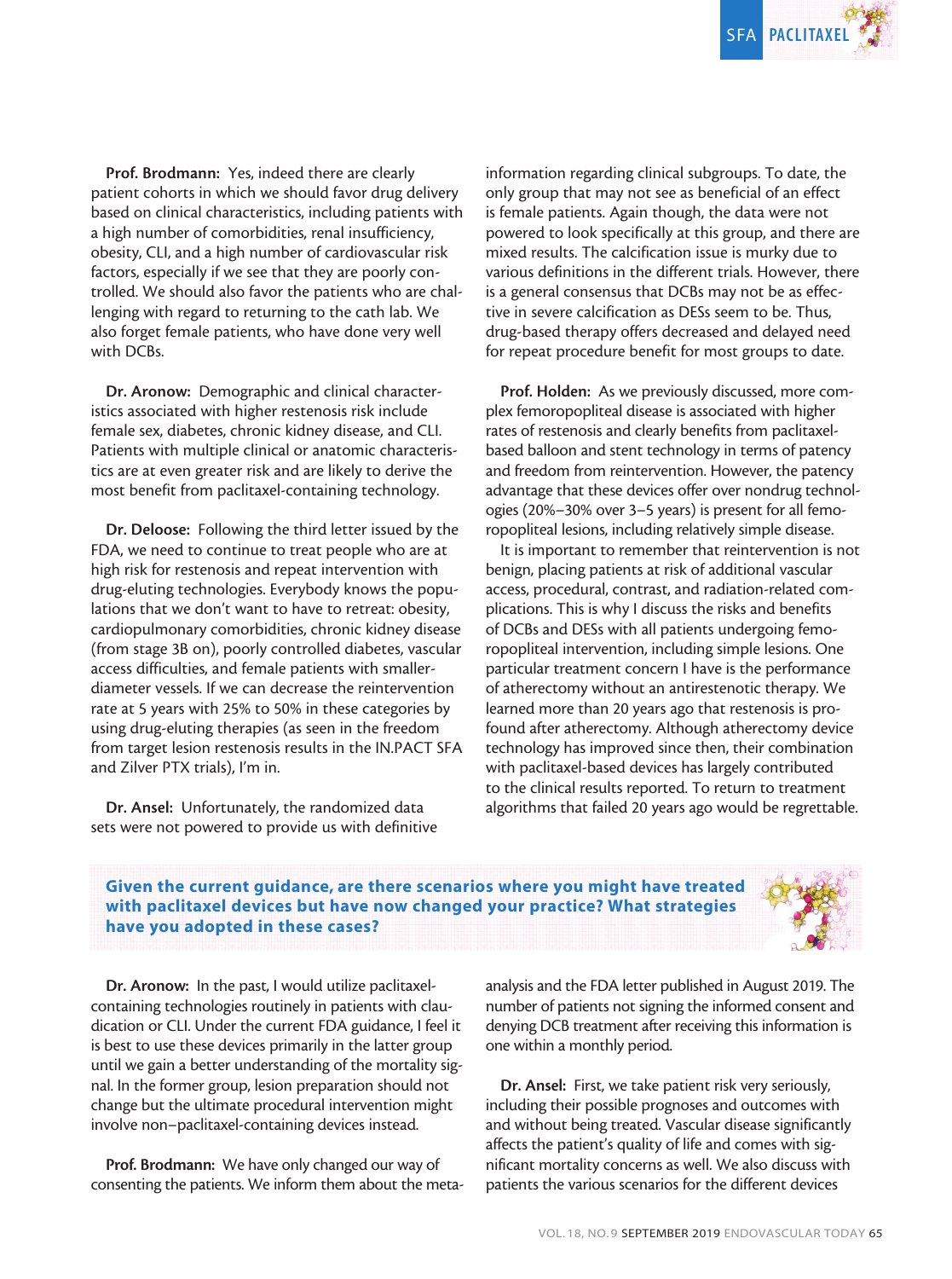

that may be used and how these may affect the need for coming back for more procedures. This is important for many of our patients both logistically and financially due to insurance copays, time off from work, etc. So, this current issue is much more complex than is often discussed.

There is also no current mechanistic etiology for paclitaxel mortality in drug device use. The issue of delayed mortality was only able to be brought to presumed significance when mixing devices that are very different in multiple aspects, and I question the science of mixing devices to obtain a *P* value. There appears to be no dose response evident, and paclitaxel has not shown a similar delayed mortality effect in the coronary arteries, or in much larger doses as used in oncology (also considered to have acceptable safety in pregnant women). Large population data sets have also not demonstrated this mortality issue.

As a health care system, we have removed our previous moratorium of the use of these devices. We ask that the physicians utilize a shared decision model with the patients with gaining consent and discuss the risk versus benefit of the various approaches, which has typically been our standard process anyway. If there really is a delayed mortality risk, in our opinion, it was more likely due to different clinical treatment between the two groups. We have requested that our physicians strengthen the patients' education on the need for close clinical follow-up and risk factor modification to optimize their long-term outcomes.

Dr. Deloose: The Belgian authorities' (FAMHP) statements are even more strict than FDA recommendations, stating that paclitaxel devices not be used as preferred treatment for intermittent claudication until further notice. I strongly favor the FDA recommendations in their third letter over the unfounded Belgian advice: informing and consenting, identifying patient and lesion factors at high risk for restenosis and repeat intervention (as described here by myself and my colleagues), and treating them with drug delivery technologies and extension of close follow-up postprocedure up to 5 years. As mentioned earlier, in the rare simple lesions, I use modern scaffolds to overcome recoil, repair dissections, and tackle calcium.

Dr. Schneider: Even if I believe that paclitaxel is the best option in a given situation, a thorough patientfocused discussion of the potential benefits and possible risks of paclitaxel administration—including a discussion of the potential increase in long-term mortality—must be conducted. If the patient expresses concern or hesitation, I would not recommend its use. In younger patients without major comorbid conditions and with focal lesions, I would have offered paclitaxel in the past. In this situation, there are a variety of options with reasonable results, and the patient may have a longer life expectancy due to a paucity of severe comorbidities. Patients must be considered on an individual basis, but I would probably not recommend paclitaxel in this situation.

Dr. Rundback: Outside of the "high-risk" features described, our preference is to perform optimized angioplasty as the first-line approach. This consists of appropriate balloon sizing, often with intravascular ultrasound, atherectomy for calcified lesions, slow incremental balloon inflations, Tack dissection repair, and biomimetic stents or stent grafts depending on lesion length and location. For subintimal SFA recanalization, we generally rely on diligent angioplasty with a strategy of spot stenting for flow limitation, which has been shown to be preferable compared with long segment subintimal stents.

Prof. Holden: In the femoropopliteal segment, we continue to use a management algorithm that has provided excellent outcomes. This includes careful and prolonged predilatation to a nominal diameter with plain PTA. Based on those findings, patients receive either DCB or DES treatment. More complex disease such as heavily calcified lesions may be treated by atherectomy, intravascular lithotripsy, or a biomimetic stent. To date, this approach has not changed, as the antirestenotic benefit of paclitaxel-based devices is proven, and the causal relationship between paclitaxel and mortality is not.

## Do you believe that the mortality concerns that have arisen from a meta-analysis of femoropopliteal interventions in claudicants can be applied to other clinical indications and anatomic locations?



Dr. Schneider: We should be judicious in the use of paclitaxel for any indication, including CLI and in patients with dialysis access failure, until it is better understood.

Prof. Holden: This is an interesting question! On the one hand, we know that the life expectancy of patients with other conditions (eg, CLI, renal failure patients